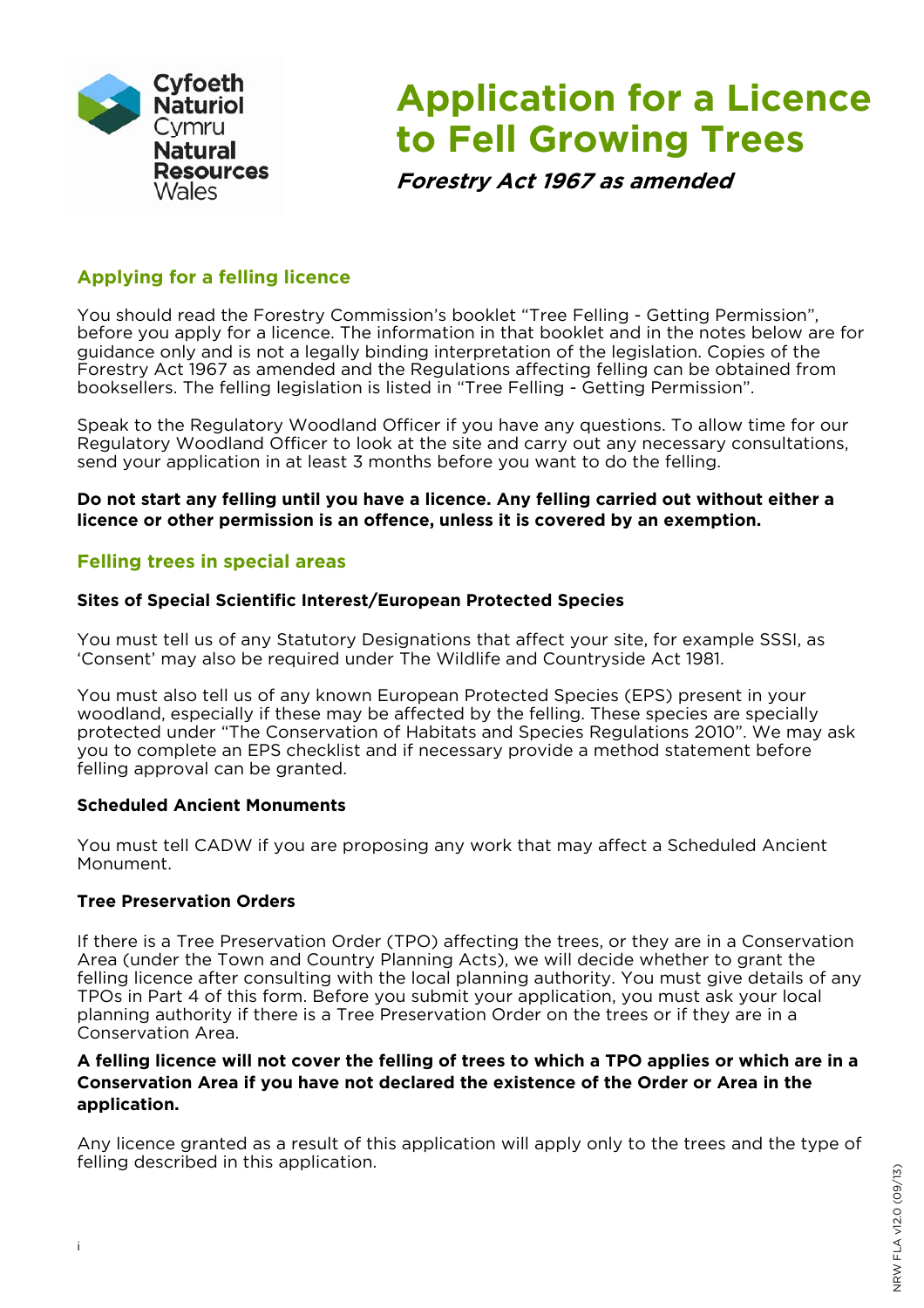### **How to complete your application**

You need to fill out this form, sign the form and give us 2 COPIES of the map, both signed and dated, showing the area covered by the application. Photocopied signatures will not be accepted. We will return one copy of the map to you with the licence and we will keep the other copy. The information provided in this application can be used to help meet the obligations placed on "operators", as defined under EU Timber Regulation (No 995/210).

#### **The Map**

You must use an original map or a good quality photocopy. We will have to send back maps which are not acceptable, for example road atlas maps. Before you mark the map, check that:

- it is an up to date Ordnance Survey map (available from NRW)
- it is at a scale of either 1:10000 or 1:2500
- the scale is shown on the map
- at least 2 horizontal and 2 vertical grid lines are shown
- any relevant details are not hidden by folds or other marks

You must mark clearly the location of the trees to be felled or thinned. You must also mark the grid reference of the centre of the felling area. This must lie within the woodland or the area of trees to be felled. If the point of access to the area is not obvious, show this on the map also.

## **PART 1 – Applicant's details**

#### **We can issue a licence to:**

- the owner of the land on which the trees are growing
- a tenant whose lease entitles him to fell the trees

An authorised agent may also complete the form but must give the name of the owner or tenant as the applicant, because we can only issue the licence in their name.

## **PART 2 – Trees to be felled**

**Grid Reference** - 2 letters and 6 figures are required, e.g. SO123123. Most OS maps explain how to do this.

**Felling Site/Cpt** - enter the Compartment name or number or field parcel. Separate compartments or woodlands may only be grouped together where the operation is the same and tree species mixtures are the same or very similar.

**Types of operation** - tell us if your proposals are for:

- T thinning
- SF selective felling
- F clear felling (to include group clear felling)
- FC cutting coppice
- FO felling other e.g. hedgerow trees and single isolated trees

Thinning is the removal of a proportion of trees in order to provide more growing space for the remaining trees. The trees that are left will grow to occupy the site fully. Selective felling leaves gaps that require restocking. Applicants must not enter multiple operation types in a single line entry.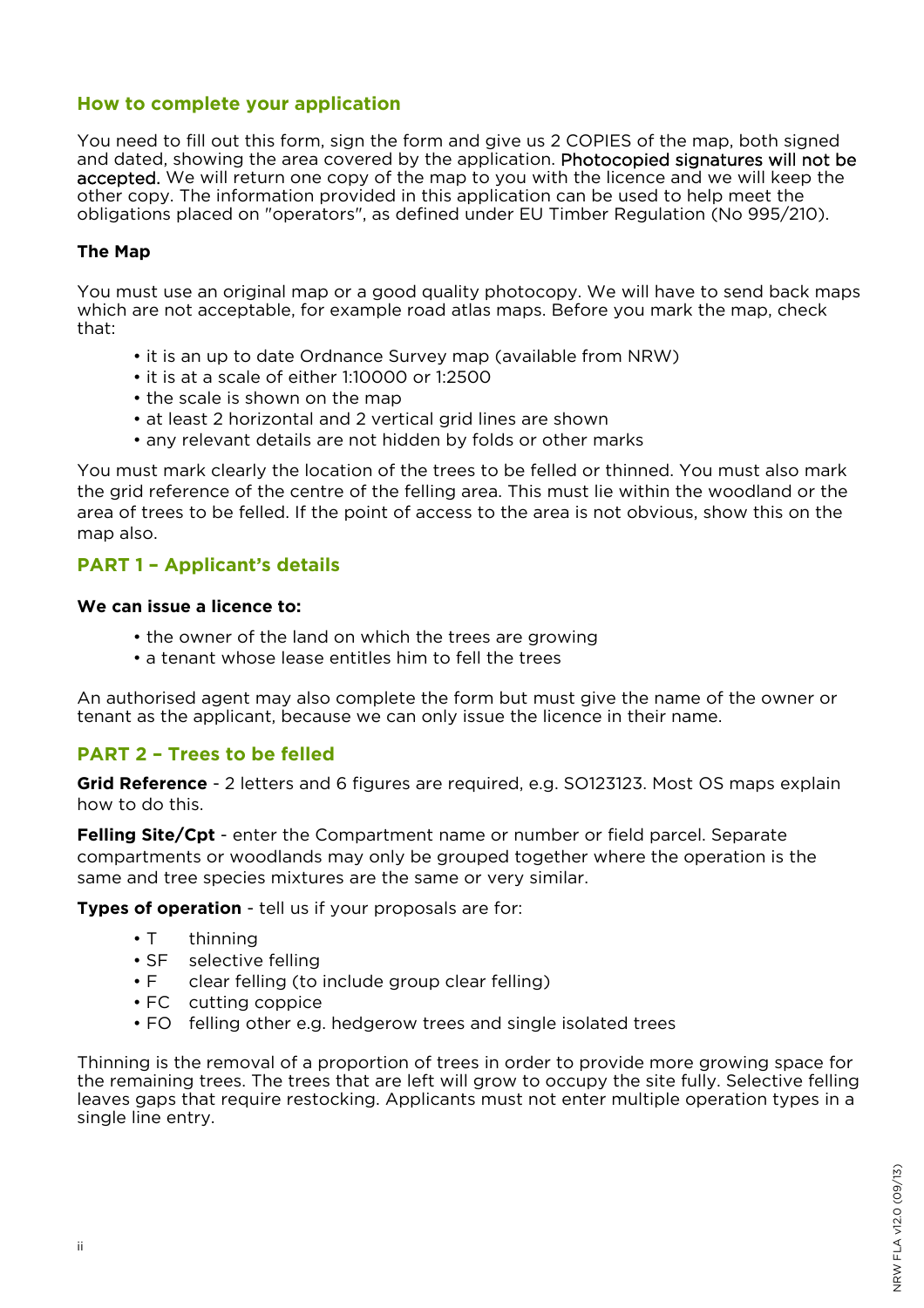Species – You must clearly list all the species that are to be included in the felling proposals. Mixed broadleaves (MB) or mixed conifers (MC) must not be used for any species that make up more than 10% of the overall mixture. The tree species can be expressed either in full, or using the usual recognised abbreviations, and must also identify the percentage which that species represents in the overall mixture. Minor species that fall below 10% can be identified as either MB or MC and a percentage allocated to them, but the individual species that make up this percentage must be listed.

Note. The classifications of mixed broadleaves or mixed conifers must not be used for any species that make up more than 10% of the overall mixture).

**Marking of trees -** The trees to be felled must be clearly marked, before you send us this application. Give details of how you have marked the trees, e.g. yellow paint. Avoid permanent marking (e.g. by blaze) of trees of high conservation or amenity value. For clear felling, line thinning, or coppice, you need only mark the boundary trees as long as you mark the area to be felled clearly on the map. We may be prepared to accept a sample marking except in complex or sensitive cases when full marking will be required.

**Further information about proposed felling** - Tell us any extra information which will help assess your proposals. For example:

- thinning intensity (Pre and post thinning stocking density) and type silvicultural system;
- if the trees to remain are to be marked;
- if any particular type or species of trees are to be felled or retained;
- how you plan to avoid damage to sensitive areas such as water courses or archaeological sites.

**When do you wish to start felling?** We will try to issue the licence within 10 weeks of receipt. Unless your application is just for thinning with no other felling, we will put information about it on our public register. Details stay on the register for 4 weeks so that people may have an opportunity to comment on the proposal. We cannot issue a licence until that time has passed.

**When do you expect to finish felling?** - Tell us when you expect to complete the work. We normally issue a licence that runs for 2, 3, 4 or 5 years.

## **PART 3 – Proposed restocking**

You must explain how you intend to restock the felled areas. You should give details of whether you intend to use planting, coppice re-growth or natural regeneration. You should state the species mix and the number of trees per hectare. You also need to include maintenance and protection measures, both silvicultural and environmental. We may be prepared to accept planting of an alternative area. Explain why you want to do this. If you wish us to consider this possibility, we will need a map which shows the alternative area.

### **PART 4 – Tree Preservation Orders/Conservation Areas**

If there is a TPO in force or if the trees are in a Conservation Area, you must give us details here.

### **PART 5 – Declarations**

We may ask you to produce evidence that any necessary consents you have been obtained. Note that an agent may only sign this form if they have the written consent of the owner. Tenants and lessees may need the consent of the landowner. If you have any queries about filling in the form please contact the office shown overleaf or email fellinglicence@naturalresourceswales.gov.uk.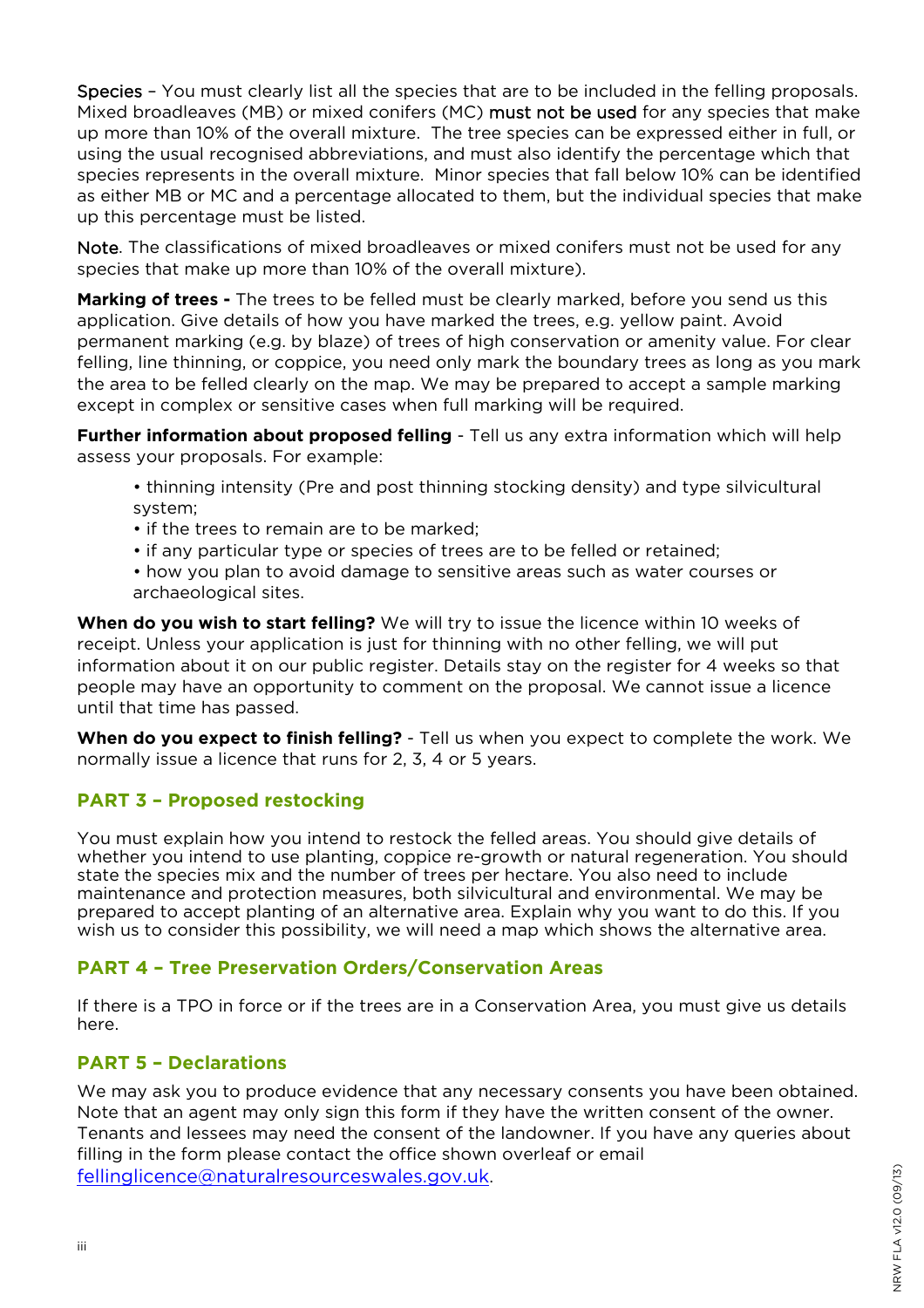# **Application for a Licence to Fell Growing Trees**

## **PART 1 – Applicant's details**

| <b>PART 2 - Trees to be felled</b> |  |  |
|------------------------------------|--|--|
|                                    |  |  |
|                                    |  |  |
|                                    |  |  |
|                                    |  |  |
|                                    |  |  |

| Felling<br>Site/Cpt         | Type of<br>Operation | <b>Species</b>                                                                          | <b>Marking</b><br>of Trees | Area<br>(Ha) | Approx.<br>Age of<br>trees | Total<br><b>Number</b><br>of Trees | <b>Estimated</b><br>Volume<br>m <sup>3</sup> |
|-----------------------------|----------------------|-----------------------------------------------------------------------------------------|----------------------------|--------------|----------------------------|------------------------------------|----------------------------------------------|
| <b>EXAMPLE</b><br>1c,2a, 3d | SF.                  | Oak 45%, ash 30%, beech 15%, Mixed<br>broadleaves 10% (cherry, lime and field<br>maple) | Yellow<br>Paint            | 0.50         | 80                         | 126                                | 67                                           |
|                             |                      |                                                                                         |                            |              |                            |                                    |                                              |
|                             |                      |                                                                                         |                            |              |                            |                                    |                                              |
|                             |                      |                                                                                         |                            |              |                            |                                    |                                              |
|                             |                      |                                                                                         |                            |              |                            |                                    |                                              |
|                             |                      |                                                                                         |                            |              |                            |                                    |                                              |
|                             |                      |                                                                                         |                            |              |                            |                                    |                                              |
|                             |                      |                                                                                         |                            |              |                            |                                    |                                              |

\*Refer to Part 2 of the notes, 'Types of operation' for abbreviation of codes.<br>Total Volume m<sup>3</sup>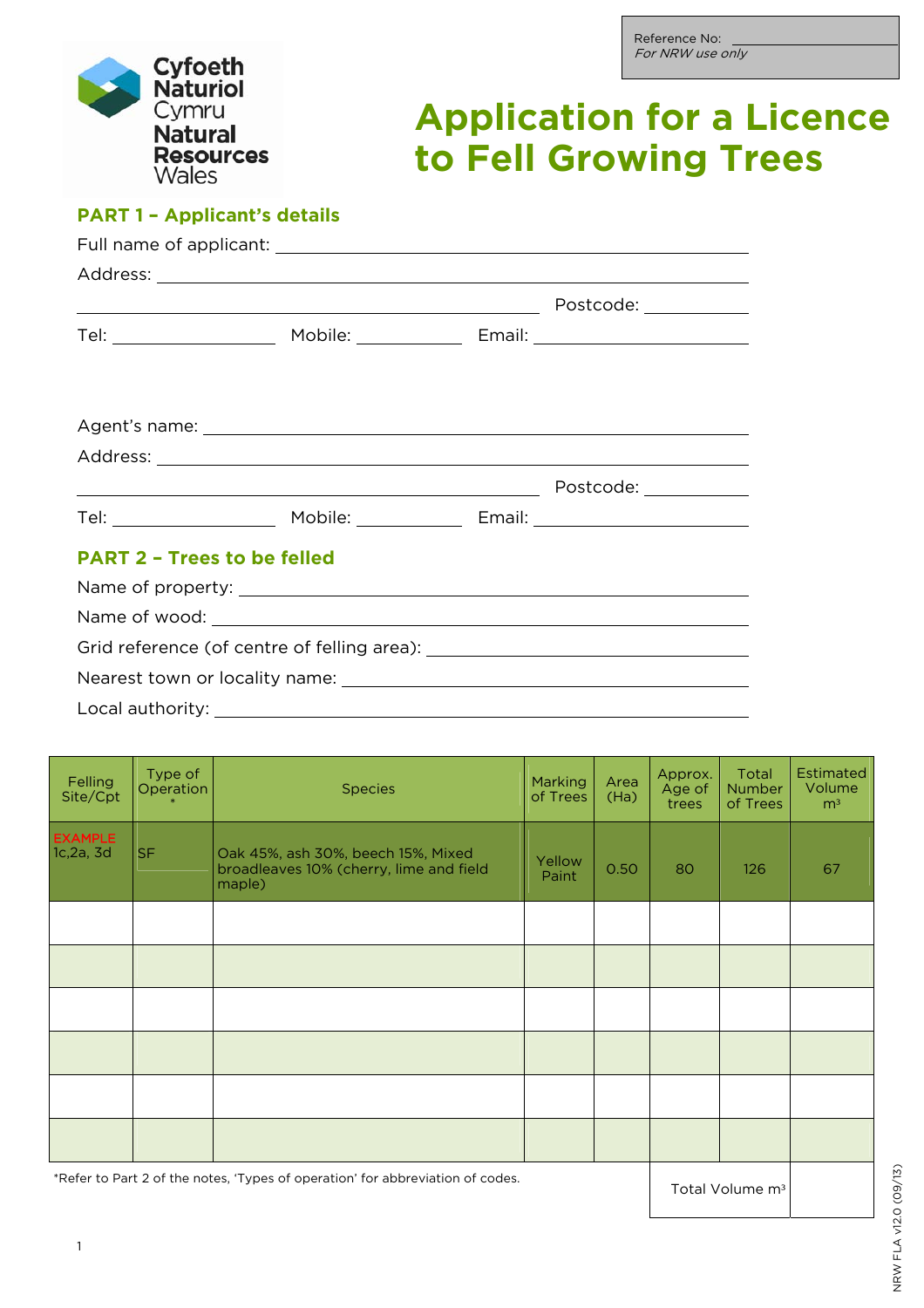| Further/supporting information about proposed operation: |  |  |  |  |
|----------------------------------------------------------|--|--|--|--|
|----------------------------------------------------------|--|--|--|--|

| When do you wish to start felling?                  | $\frac{1}{2}$ |
|-----------------------------------------------------|---------------|
| When do you expect to finish felling? $\mu$ / $\mu$ |               |

## **PART 3 – Proposed Restocking**

We normally expect the area felled to be restocked unless you are only thinning. Under the Forestry Act 1967 as amended, we usually attach conditions to the licence to secure restocking. We will discuss these conditions with you and will require your formal agreement to the conditions before the licence is issued. Tell us your proposals for restocking each area where felling is to take place. You may also wish to show these proposals on a map.

Use the table below to tell us how you intend to restock the areas felled. Please note that you can group felled areas together that are to be restocked in the same way. You must show a restock proposal for 100% of the felled areas. If you intend to restock an alternative area, you must submit a map.

| Felling<br>Site/Cpt                                                                                                                                | <b>Restocking</b><br>Operation* | <b>Proposed Restocking Species</b>                                                | <b>Density</b><br>(stems/ha) | No. of<br><b>Trees</b> | Area<br>(Ha) | Alt.<br><b>Restock</b><br>Site/Cpt |
|----------------------------------------------------------------------------------------------------------------------------------------------------|---------------------------------|-----------------------------------------------------------------------------------|------------------------------|------------------------|--------------|------------------------------------|
| <b>EXAMPLE</b><br>1c, 2a, 3d                                                                                                                       | Replant                         | Oak 45%, alder 15%, birch 15%,<br>small leaved lime 15%, mixed<br>broadleaves 10% | 2500                         | 1250                   | 0.50         | n/a                                |
|                                                                                                                                                    |                                 |                                                                                   |                              |                        |              |                                    |
|                                                                                                                                                    |                                 |                                                                                   |                              |                        |              |                                    |
|                                                                                                                                                    |                                 |                                                                                   |                              |                        |              |                                    |
|                                                                                                                                                    |                                 |                                                                                   |                              |                        |              |                                    |
|                                                                                                                                                    |                                 |                                                                                   |                              |                        |              |                                    |
|                                                                                                                                                    |                                 |                                                                                   |                              |                        |              |                                    |
| * This must be one of the following: Replant, Natural Regeneration, Plant<br>an Alternative Area, Coppice re-growth, Restock with Individual Trees |                                 | Total Area (ha)                                                                   |                              |                        |              |                                    |

If you are intending to deforest the site, state 'Do Not Intend to Restock' in Restocking Proposal column. Note that your licence is unlikely to be approved if the site is to be deforested unless inline with Welsh Government's policies